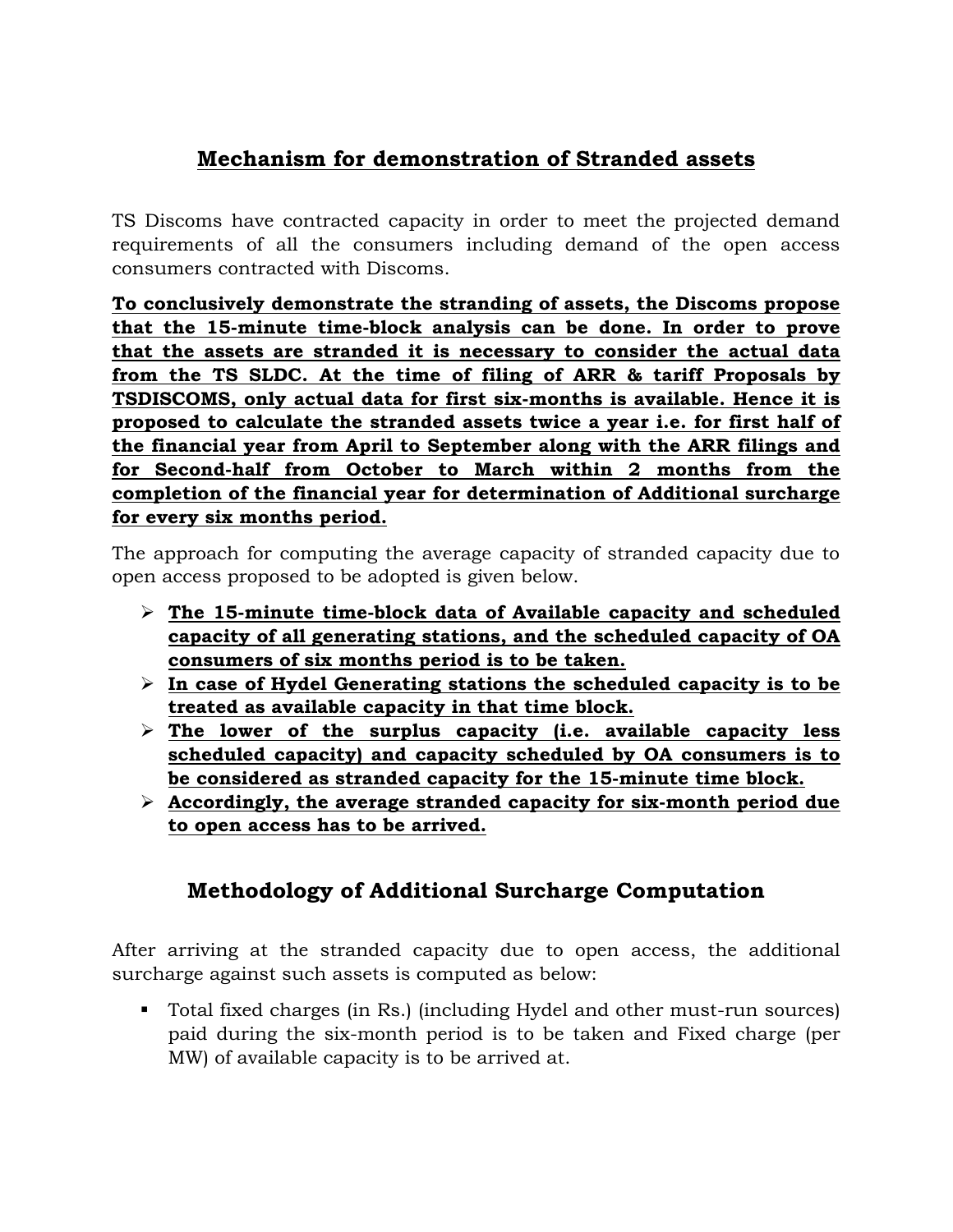- The Fixed charges to consider above shall include fixed costs of all the generating stations including Hydel and the charges paid to the NCE generators as these are must-run stations.
- An average fixed charge per MW of available power is to be multiplied with the average stranded capacity due to open access. This forms the basis of total additional surcharge to be recovered from open access consumers.
- The demand charges paid by the open access consumers for six-month period are adjusted after deducting the transmission and wheeling charges related to energy drawn by Open access consumers from the Distribution Licensees to arrive net demand charges.
- The per unit additional surcharge recoverable from open access consumers was computed by deducting net demand charges from the fixed charges on account of stranded capacity divided by energy scheduled through open access.

| <b>Sl No</b>   | <b>Description</b>                               | Unit             | <b>Value</b> |
|----------------|--------------------------------------------------|------------------|--------------|
| 1              | <b>Contracted Capacity</b>                       | <b>MW</b>        |              |
| $\overline{2}$ | Maximum Availability                             | <b>MW</b>        |              |
| 3              | Minimum Availability                             | <b>MW</b>        |              |
| $\overline{4}$ | <b>Average Availability</b>                      | MW               |              |
| 5              | Maximum Scheduled                                | MW               |              |
| 6              | Minimum Scheduled                                | <b>MW</b>        |              |
| 7              | Average Scheduled                                | <b>MW</b>        |              |
| 8              | Capacity not availed (Max)                       | <b>MW</b>        |              |
| 9              | Capacity not availed (Min)                       | <b>MW</b>        |              |
| 10             | Capacity not availed (avg)                       | <b>MW</b>        |              |
| 11             | OA Allowed (Max)                                 | <b>MW</b>        |              |
| 12             | OA Allowed (Min)                                 | <b>MW</b>        |              |
| 13             | OA Allowed (Avg)                                 | <b>MW</b>        |              |
| 14             | Capacity Stranded due to OA                      | <b>MW</b>        |              |
| 15             | <b>Total Fixed Charges</b>                       | <b>INR</b> Crore |              |
| 16             | Fixed charges per MW available<br>$( = 15 / 4)$  | <b>INR</b> Crore |              |
| 17             | Fixed charges of stranded capacity $(= 16 * 14)$ | <b>INR</b> Crore |              |
| 18             | Transmission charge paid                         | <b>INR</b> Crore |              |
| 19             | <b>Energy Scheduled</b>                          | MU               |              |
| 20             | Transmission Charges per kWh<br>$(= 18 / 19)$    | INR/kWh          |              |
| 21             | Distribution charges (As approved in Tariff)     | INR/kWh          |              |

The computation of Additional Surcharge is tabulated below:-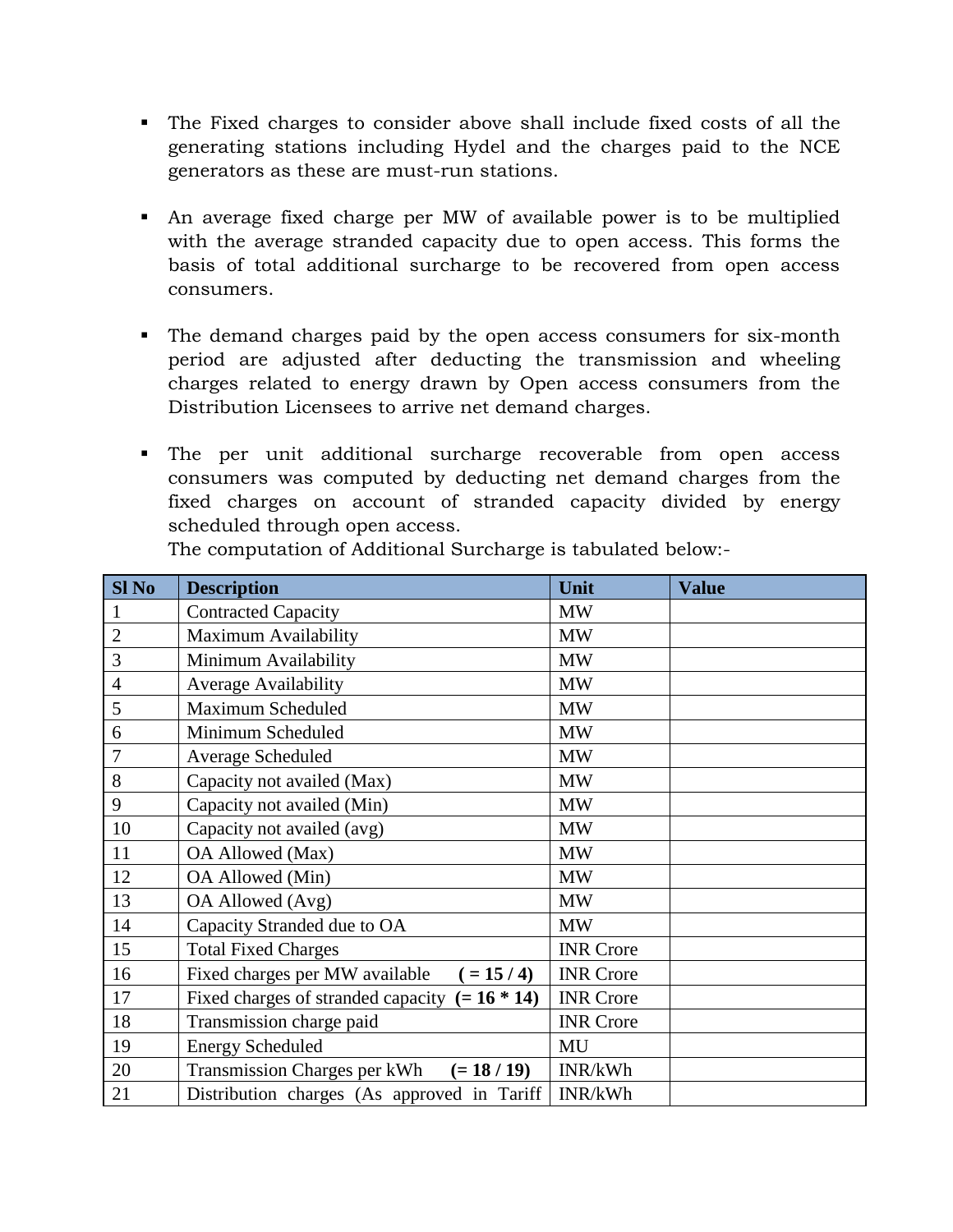| Sl <sub>No</sub> | <b>Description</b>                             | Unit             | <b>Value</b> |
|------------------|------------------------------------------------|------------------|--------------|
|                  | Order)                                         |                  |              |
| 22               | Total T & D Charges per kWh $(= 20 + 21)$      | INR/kWh          |              |
|                  | Energy Consumed by OA consumer from            |                  |              |
| 23               | <b>Discoms</b>                                 | MU               |              |
|                  | T & D Charges payable to Discoms by OA         |                  |              |
| 24               | $(= 22 * 23)$<br>consumers                     | <b>INR</b> Crore |              |
|                  | Demand Charges Recovered by Discoms from       |                  |              |
| 25               | <b>OA</b>                                      | <b>INR</b> Crore |              |
| 26               | Demand Charges to be adjusted $(= 25 - 24)$    | <b>INR</b> Crore |              |
| 27               | Net Stranded charges recoverable $(= 17 - 26)$ | <b>INR</b> Crore |              |
| 28               | <b>OA Scheduled Energy</b>                     | MU               |              |
| 29               | <b>Additional Surcharge</b><br>$(= 27 / 28)$   | <b>INR/kWh</b>   |              |

## **Terms and Conditions:**

The key Terms and Conditions proposed for open access consumers are submitted for additional surcharge methodology are as follows. These are in addition to the Terms and Conditions specified in the Open Access Regulation of Hon'ble TSERC:

- TS SLDC has to provide on six-monthly basis i.e. first half and second half of a year, the 15-minute time block data of actual availabilities and schedules of all generators and scheduled capacities of Open Access Consumers within 2 months from the completion of the six-month period.
- The DISCOMs has to provide details of Fixed costs paid, demand charges collected from open access consumers and the Open access consumption within 2 months from the completion of the six-month period.
- Additional surcharge determined on Per Unit basis shall be payable, on monthly basis, by the open access customers based on the actual energy drawn during the month through open access. The additional surcharge determined by the Commission on the basis of data for April to September of a particular year shall be applicable for April to September period of next year and so on.
- Further any consumer of the Discom eligible to avail power through open access and intends to source power through open access should convey the same to TS Discom at least six months before the occurrence of the open access transaction along with the quantum.